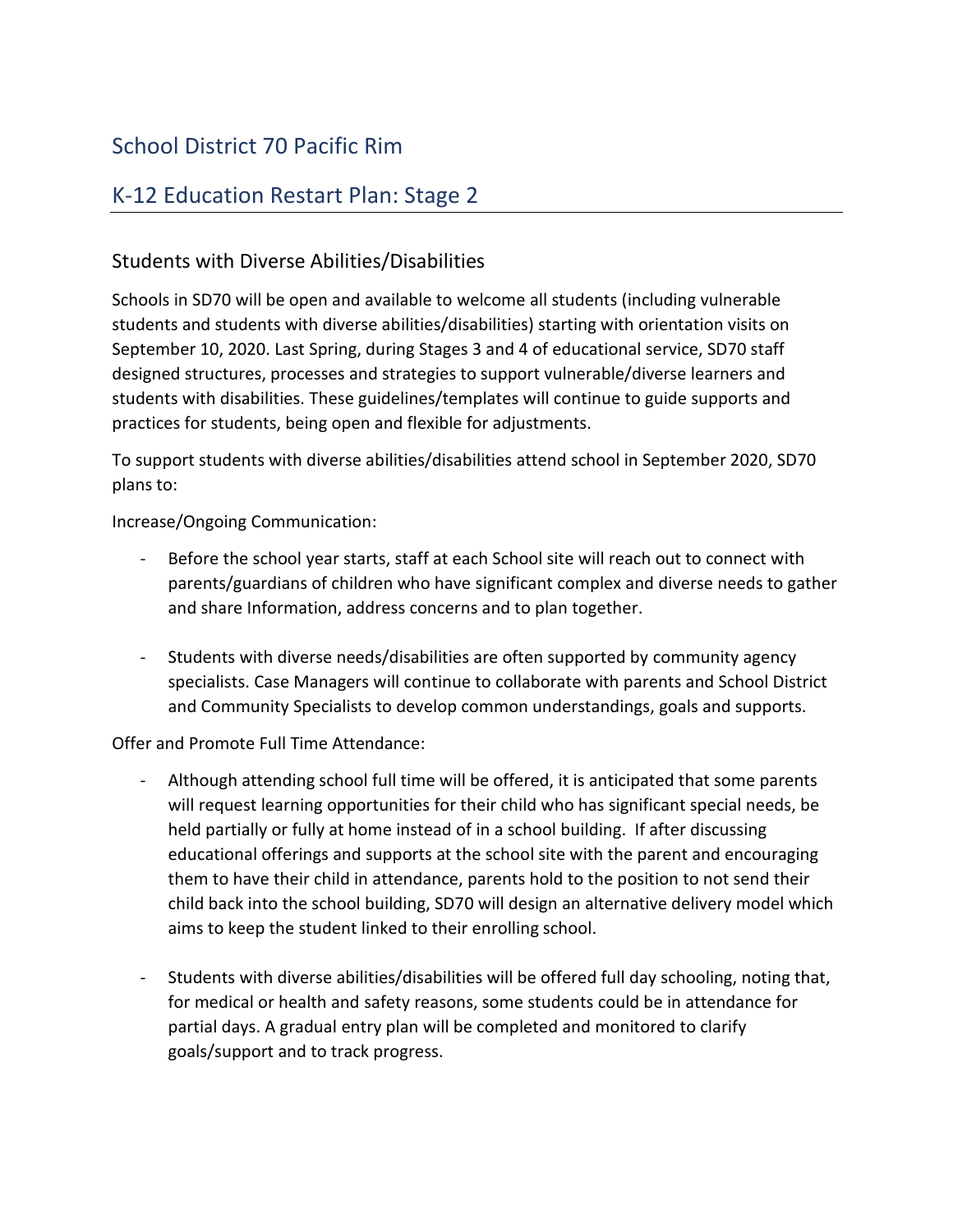### Support Students:

- -SD 70 staff, parents and community agencies who support students met May/June 2020 to ensure student information, needs and supports were shared so Individual Transition Plans were created and ready to share with school staff.
- -Student Support Teams (School sites and District) and Administrators met In June 2020 to discuss and plan supports for students with designations, so they are prepared to plan accommodations and support for September.
- -Vulnerable learners also include Children in Care and Indigenous Learners. Student Support teams at each school site will monitor/track and reach out connect and support these learners on an ongoing basis throughout the school year, across all stages of the educational plan.
- -IEP's will be developed early in the 2020 school year with student, parent, teacher, specialist, and community support input. It is likely these meetings will be held virtually to limit the number of adults Inside the school building.
- -District Specialists (Speech Language Therapists, District Counsellors, Physiotherapy etc.) will continue to provide service to students and staff either in person or virtually.
- -Educational Assistant hours have been allocated to each SD70 school and Administrators have the flexibility to schedule based on need. We are exploring the possibility to provide some EA support in an outdoor environment, for students, who for medical reasons are not able to return to school al this lime. SD 70 believes and promotes inclusive practices while supporting student independence.
- -Mental Health Support: District Counsellors will continue to a be assigned to each SD 70 school to provide social/emotional support to students who may experience heightened anxiety due to COVID related worries or separation. District Counsellors will also continue to support classroom teachers and other staff to better support all students.
- -If Stages of K-12 Education shifts to Stages 3-5 a Learning Continuity Plan(LCP) is available for Inclusion Support Teachers at each school (on the SD 70 portal) which helps select and target relevant IEP goals paired with strategies lo support continuation of student learning outside of the classroom or in a home setting.

#### Provide Health and Safety Supports:

-Hand washing/healthy etiquette expectations and routines for all students and staff will be strictly encouraged and monitored. If a student (of High School age) with